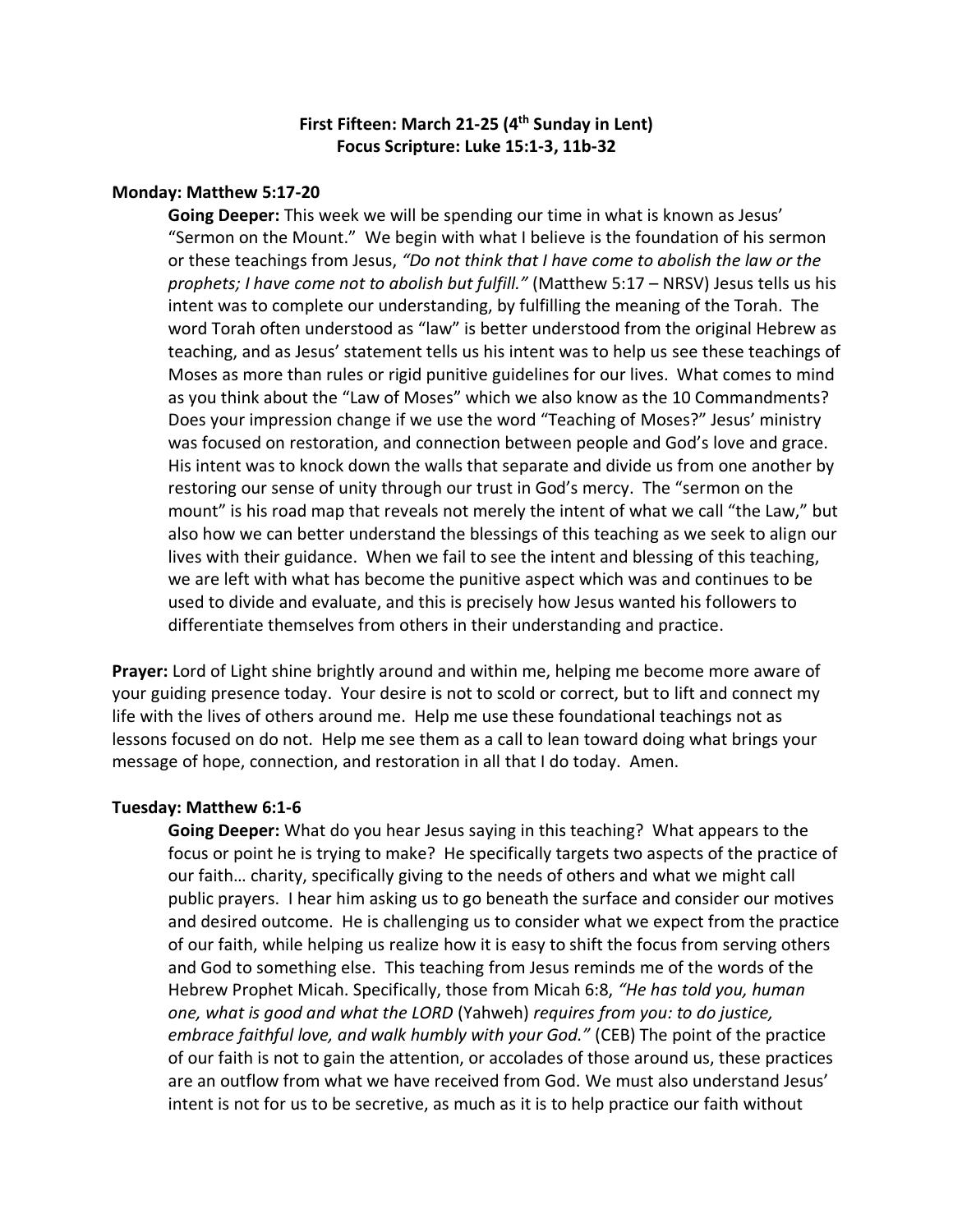fanfare, but as response of our gratitude. John Wesley taught the true focus of our charity is based upon our understanding of solidarity or connection with those in need. This understanding then helps us see our connectedness and relationship with them. It is the basis of his teaching on charity… "Earn all you can, save all you can, give all you can." (From his sermon – "The Use of Money" – 1789)

**Prayer:** Loving God, thank you for the blessings of my life… family, friends, peace that trusts your love and mercy. Help me see those in need and then allow your spirt to lead me in my response. Lord, I ask that all I do this day would be grounded in my gratitude and my responses and reactions would be from the outflow of all you have given me. Amen.

#### **Wednesday: Matthew 6:19-24**

**Going Deeper:** At first glance these two teachings from Jesus may appear to be unrelated, but that is not the case. In  $1<sup>st</sup>$  century Judaism having a "good eye" meant you were generous, whereas, having a "bad eye" meant you were stingy and tight fisted! (Jewish New Testament Commentary by David H. Stern) Although I suspect Jesus chose these imagines not only for their familiarity to his audience, but also to illustrate his call to a clear and focused practice of our faith. In essence he was comparing a clear eye, one filled with light to a heart filled with desire and directed by a singular focus. His message takes on the aspects of the parables he used throughout his ministry, calling us to consider our desires, and question our focused attention. These questions: where do we spend our energy, and how do we use our spare time… challenge us to honestly consider where our faith connects with these questions of focus and priority and whether our faith shape and direct these decisions… or not. I do not hear this teaching as a critique as much as I hear Jesus' invitation to go deeper into our selfawareness and discovery of our growing edges as his followers and in our love for God and others, asking how does our faith weigh against and balance with our desire.

**Prayer:** My God of infinite mercy, your well of blessings overflows with abundance. Your presence and purpose are the waters that refresh my soul, and yet I feel the push and pull of distraction through out my day. Guide my steps and bolster my faith and focus this day allowing my life and choices to become vessels of your love and presence for others. Amen.

#### **Thursday: Matthew 7:1-5**

**Going Deeper:** As I read these verses with Jesus' direct instruction to not judge or condemn others, I remember my first Confirmation Class with a group of pre-teens who summarized this teaching as Jesus' take on Karma. When I asked them what "karma" meant to them, most agreed… "what goes around comes around." Then just as we were about to move on, I heard a rather reluctant and soft voiced interpretation… "It means I'm rubber, your glue what you say bounces off me and gets all stuck up on you!" What Jesus meant is clear, our focus is to be on how we live our life, not managing the lives of others. He is telling us to pay attention to how well what we say about our faith aligns with how we conduct ourselves beyond Sunday morning. It is always easier to point out what others are doing wrong, or how they could do it better, but what Jesus asks of us is